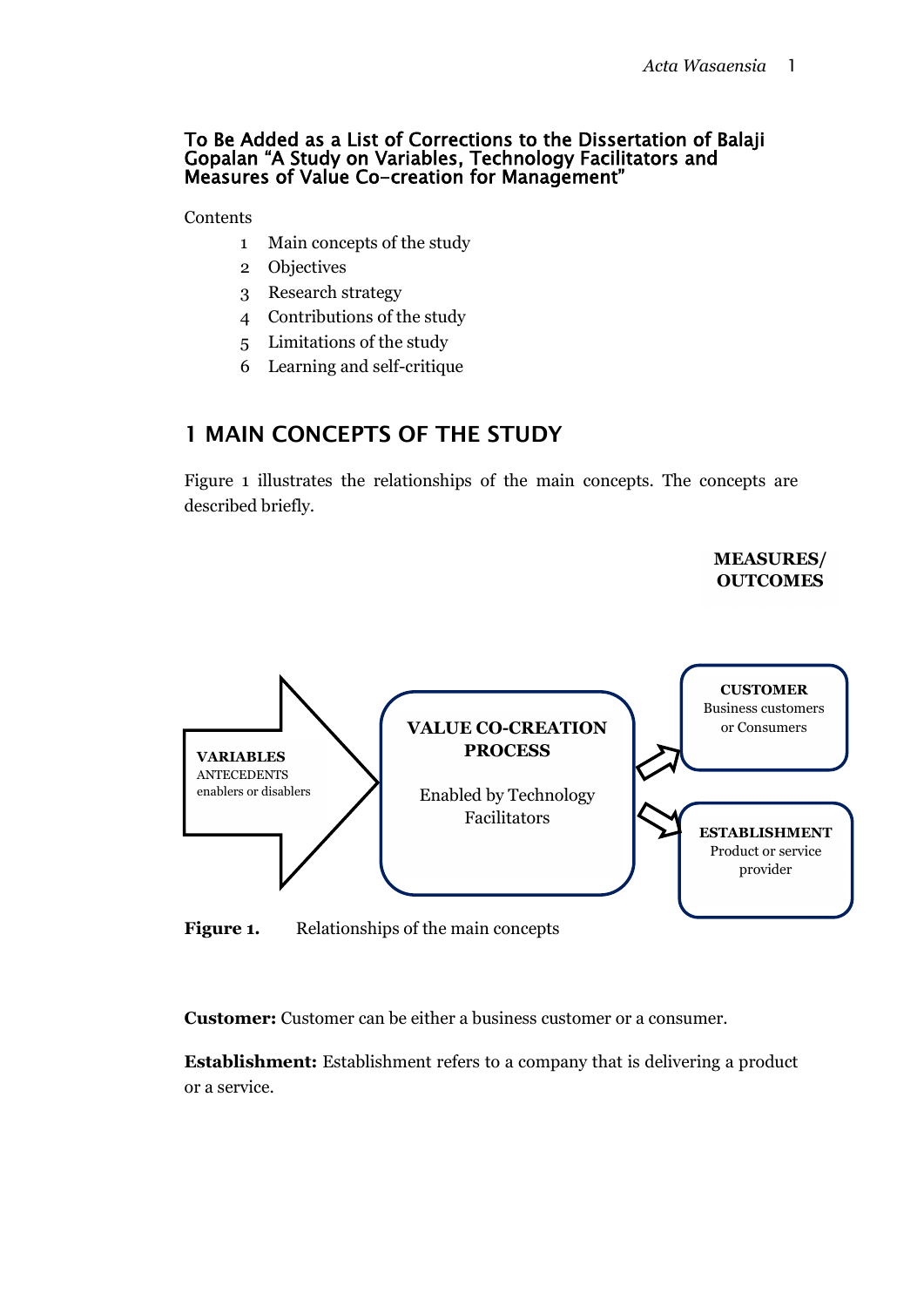**Value co-creation:** Value co-creation increases information exchange, networking and empowers customers to actively participate in improving products and services (Prahalad and Ramaswamy 2004). Value co-creation can be described as the personalization, standardization and the customization of products and services collaboratively with customers and businesses (Ramaswamy 2011, Roser et al. 2009).

**Variables / antecedents:** The use of the term "variable" in this study is based on the idea that the antecedents enable or disable value co-creation in different ways across industries and countries. The antecedents either support or prevent the value co-creation and the product or service provider needs to fulfil the different industry requirements. Antecedents of value co-creation are linked to needs of subjectivity and norms; industrial field; ability of personnel; existing technologies and infrastructure; technological factors like the popularity, acceptance of the tools and net neutrality; attained benefits; product and service knowledge (Colliander & Dahlen 2011, Cova & White 2010, de Valck et al. 2009; Kerrigan & Graham 2010; Messinger et al. 2009; Nambisan & Watt 2011; Squicciarini et al. 2011). Norms also influence on the interactions in social media networks during knowledge sharing sessions between customers who discuss about products and services (Chan and Li 2010; Nambisan and Watt 2011).

**Technology facilitators:** The technology facilitators of value co-creation in this research refer to different information technology tools like social media and mobile networks and the processes associated with them like authentication, interaction and networking (Kim et al. 2008, Shang et al. 2011; Shen et al. 2010; Stephen & Toubia 2010; Wirtz et al. 2010; Balaji and Roy 2017; Allen et al. 2018; Kim and Slotegraaf 2016).

**Measures / Outcomes:** The term measure is used to determine the performance benefits of value co-creation both for co-creating companies and consumers. However, the benefits are not aimed to be numerically evaluated. One of the benefits of value co-creation is the efficacy of the customer. Customer efficacy refers to the ability of the customer to get the desired end result by using information technology services. In technology based service systems, social media have enhanced customer efficacy (de Valck et al. 2009; Kerrigan and Graham 2010).

## 2 OBJECTIVES

1. The literature study aims to identify the variables/antecedents, technology facilitators and measures/outcomes of *value co-creation*. The most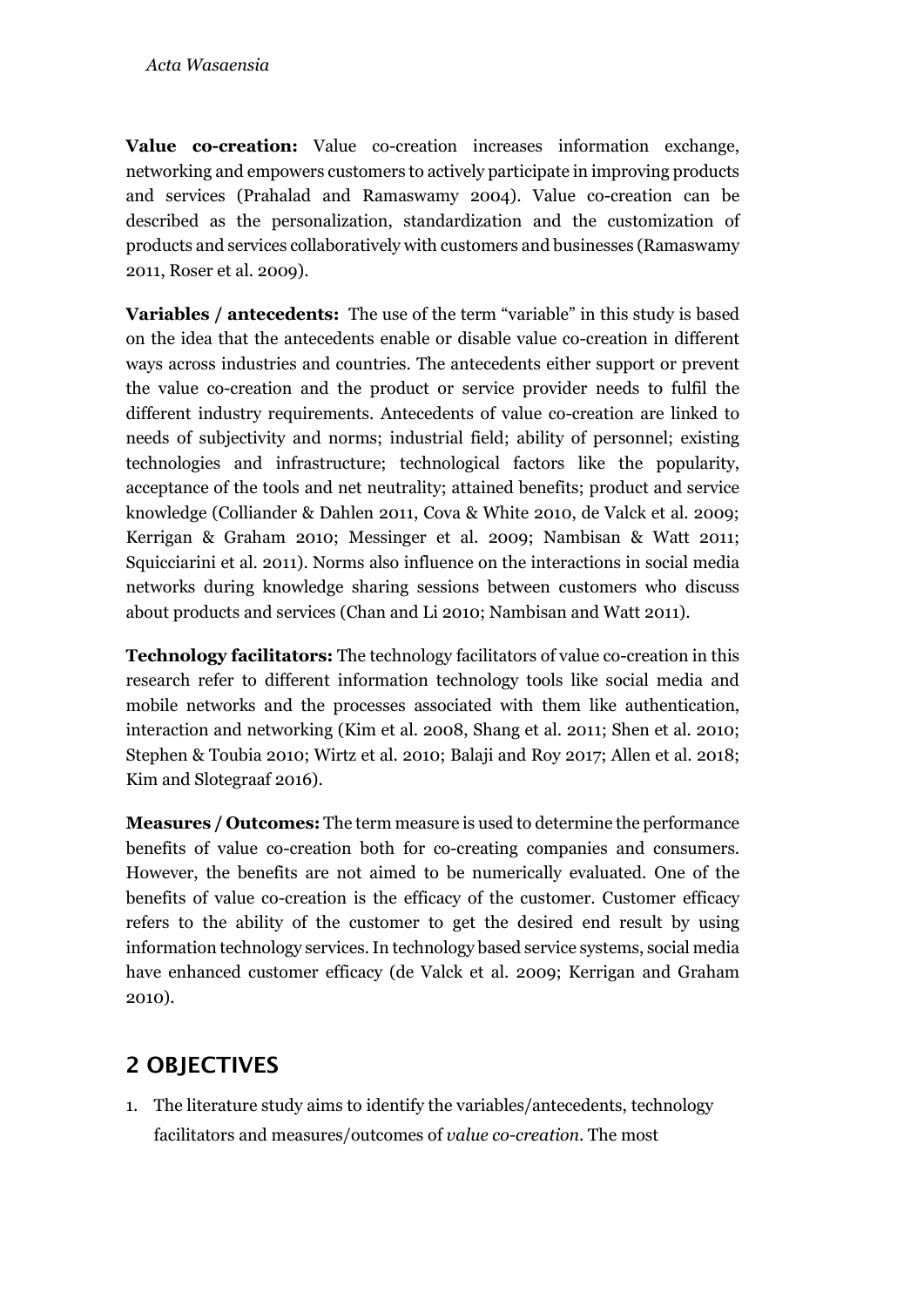significant papers on *value co-creation*, as published in top-ranked Association of Business Schools (ABS) level 3 and level 4 journals, are identified. This is to complete the analysis necessary to map, derive, integrate and consolidate the literature. The aim of the analysis, synthesis and consolidation of the research using a systematic literature review of the most significant journal papers is to identify the specific enablers of *value cocreation*. This helps in verifying and identifying the specific attributes of these enablers of *value co-creation* for any statistical analysis.

- 2. The empirical part of the research aims to determine how the co-creation of value is utilized in companies. The objective is to statistically analyze the enablers, technology facilitators and measures/outcomes that are associated with activities of *value co-creation*.
- 3. A link exploration study of the papers selected for the systematic literature review also facilitates an analysis of the links between the different themes of research across disciplines that are associated with activities of *value cocreation*. The resulting objective is to find out how value co-creation motivation impact on product or service innovation.

## 3 RESEARCH STRATEGY

In order to understand value co-creation in a broader sense, a systematic literature review is done. The aim of the literature review is to define value co-creation and to develop a theoretical framework by using guidelines of the article by Hutzschenreuter and Kliendienst (2006) and to follow their method to identify the antecedents, processes and outcomes of value co-creation. The theoretical framework is available in chapter 3 of the section "Study I: Integrative study of the literature".

Literature review is used to generate a hypothesis on motivational factors that enable value co-creation. These factors emphasize also on the motivation to use technology in co-creation processes.

The questionnaire is developed based on the literature-based hypothesis.

Hypothesis testing is performed by interviewing managers from manufacturing, IT, construction equipment, wood manufacturing, food production, cosmetics and the solar equipment industries in seven exhibitions in Bangalore. The interviewing method was selected in order to improve the quality of data since the interviewees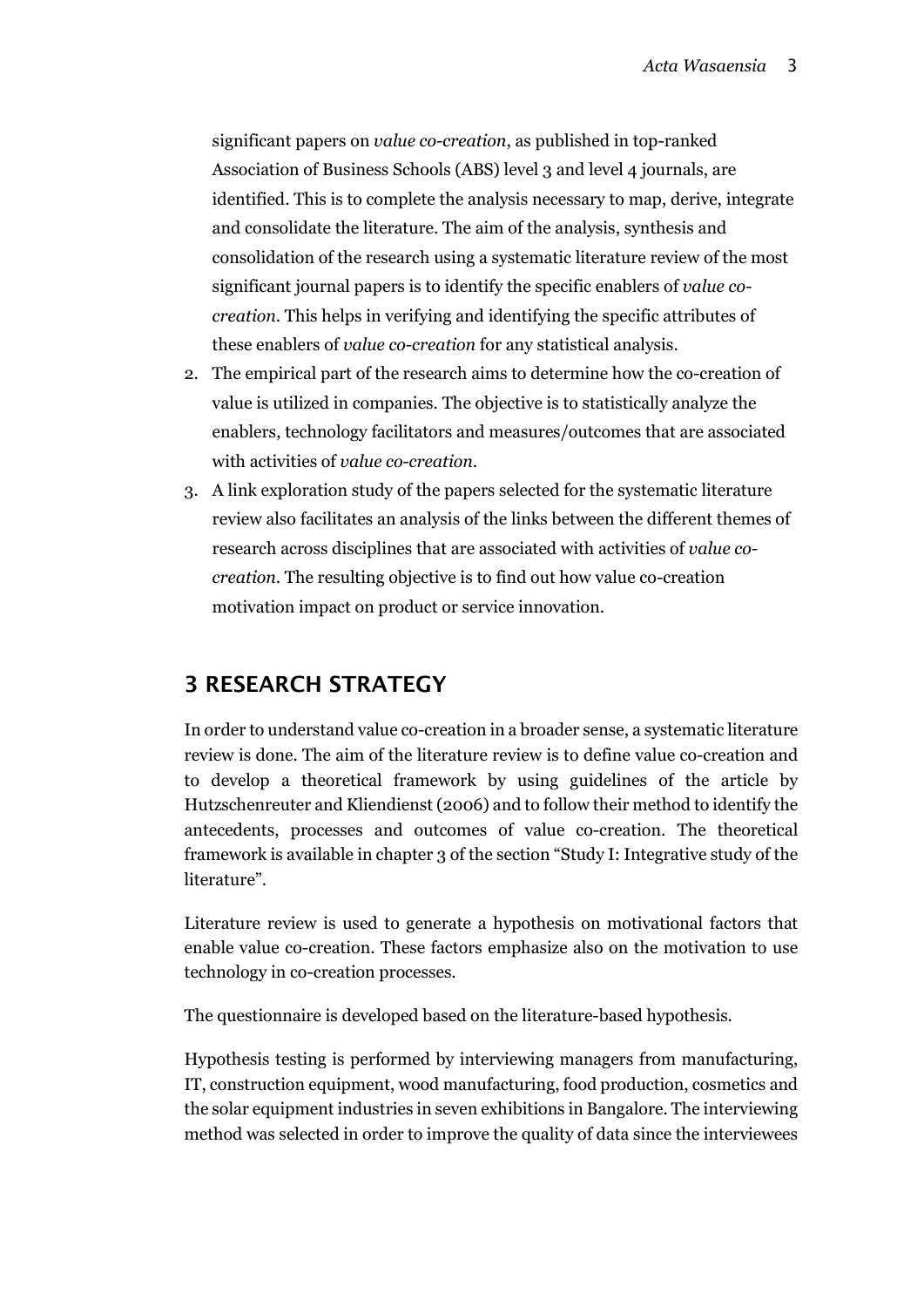could get clarifications regarding the questions. The interview data is to be standardized by using Z-value calculations in Microsoft Excel to avoid discrepancies and to ensure consistency in the data when running the statistical tests. The statistical study is completed using IBM SPSS 25, Minitab 18, IBM SPSS AMOS 25 and PAST 3.18 software.

A qualitative study is completed by using NVivo 10 qualitative analysis software. The researcher used a coding system for text analyses on the literature review.

The analysis of the survey uses the motivational attributes obtained from the systematic literature review. In addition, the automatic generation of 'word similarity based text analysis' of NVivo 10 will help to get the results.

# 4 CONTRIBUTION OF THE STUDY

The main theoretical contribution is that intellectual, social and economic motivation facilitates value co-creation. Motivational factors impact on the found 25 outcomes of value co-creation derived from literature. And thus the hypothesis can be accepted.

The main managerial contribution is linked to the use of technology facilitators and its significance. The value co-creation motivation of the industry managers was surprisingly low though the daily use of existing information and communication technologies actually could have provided possible value cocreation benefits. This suggests that the potential of value co-creation has not been fully recognized and utilized by the interviewees. In this regard industry managers would specifically need to identify the most suitable performance measures/outcomes required for successful implementation of value co-creation. Also, an audit in companies would inform them as to what extent value co-creation may improve product and service innovations and companies could decide on a plan of action.

## 5 LIMITATIONS OF THE STUDY

**The scope of the study is limited** since it did not plan to cover the following

- Shared economies impact
- Dynamic networks
- Service dominant logic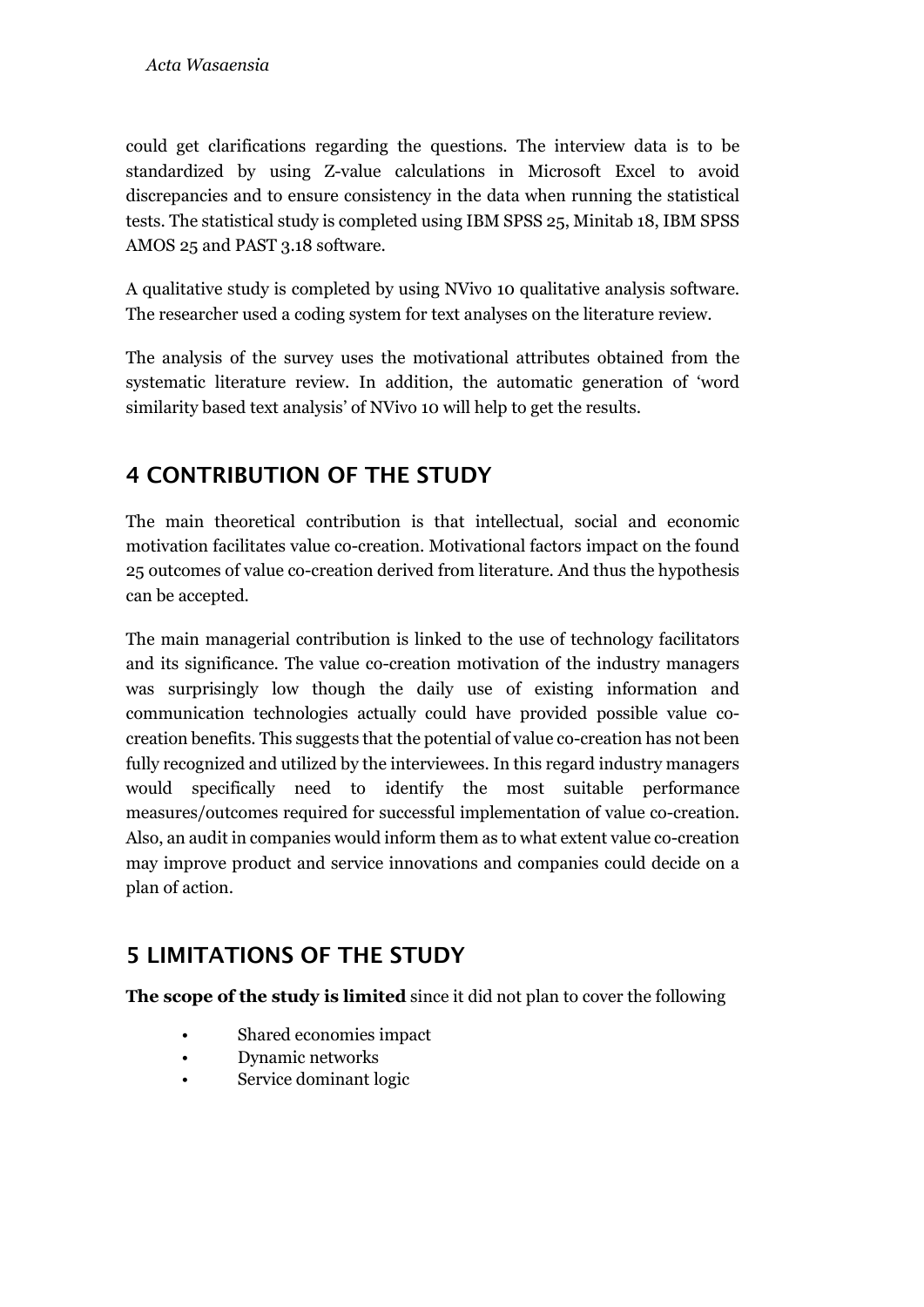#### *THE RESEARCH METHOD LIMITATIONS*

Evaluations of "word similarity" based constructs generated by NVivo 10 may require further analysis since the industry practitioner or managers may not accept the similarity proposals. Studies based on "coding similarity" proposed by NVivo 10 instead were found to be more appropriate and were verified this time by the researcher.

Since the survey was done by only one researcher, it is possible that the results may be biased since nobody else has checked the responses and answers from the interviewees and it is possible that the researcher may have misinterpreted them.

The Indian interviewees gave purely their opinions and so the results might be different in various other countries. When the interviewees were surveyed during numerous industry exhibitions held in Bangalore (India), the interviewee group were considered to be more knowledgeable than the average Indian manager. The verification of the results was challenging since the realization of co-creation and the technology benefits vary across industry sectors. The interviews were made in English though the interviewees were Indian managers. This can result in questions being misunderstood as the interpretations may vary across different native languages. Confidentiality of company information has also prevented open discussions with the interviewees.

## 6 LEARNINGS AND SELF-CRITIQUE

The terminologies used across various disciplines of research are to be documented very carefully. This is necessary for better interpretation of the theoretical framework for industry managers.

Use of standard terminology would have helped other researchers to understand this study.

The theoretical framework and the hypotheses were developed based on what already exists in literature published on value co-creation. The originality of the literature finding is limited.

Data collection can be a very laborious activity and requires careful planning. Researchers also need to protect and realize their ownership of Intellectual Property Rights for all their work with the support of both university and industry.

There needs to be a timeframe for timely completion of the research work.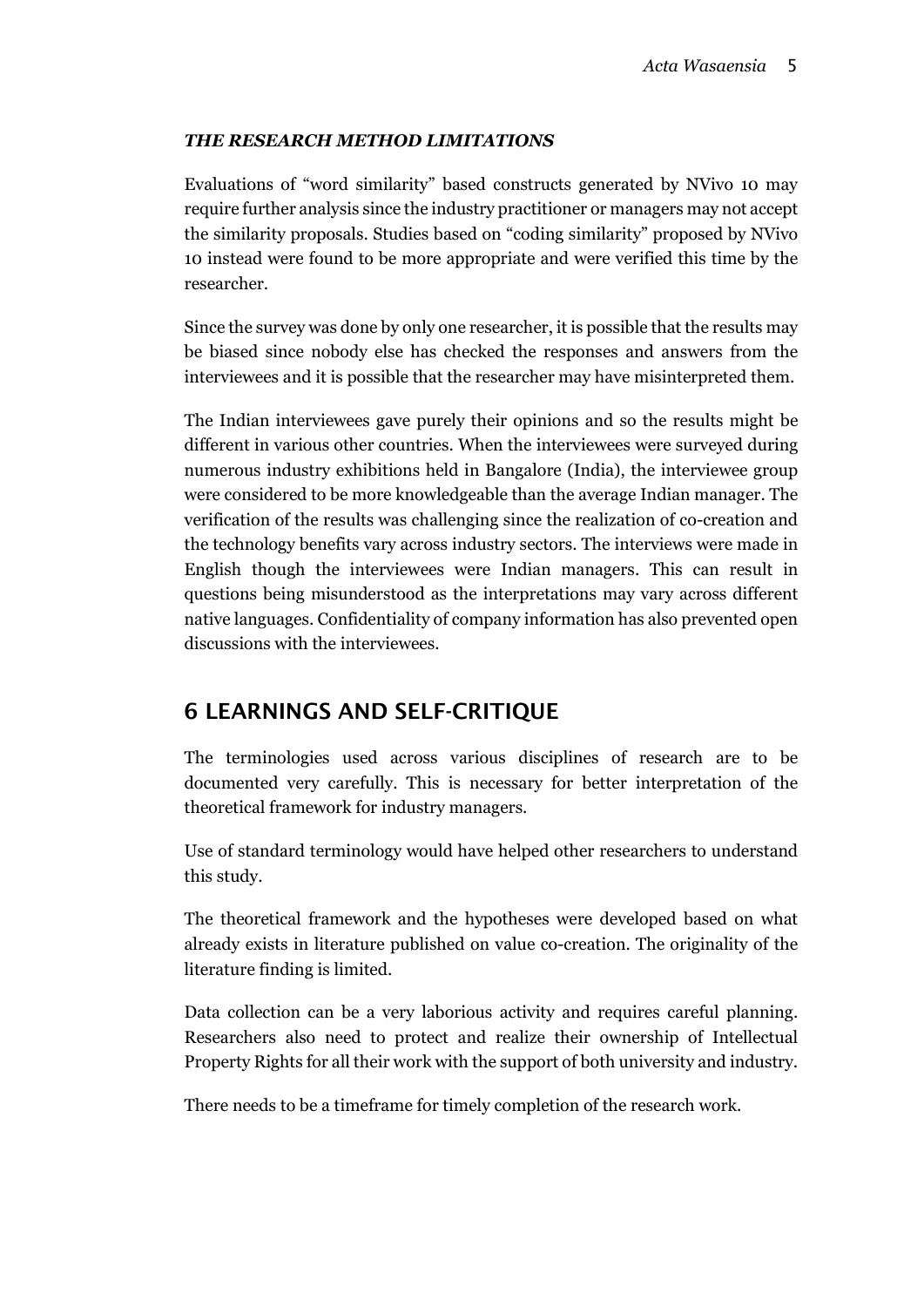Also, the intention of the researcher was to be personally involved in the development of innovations in products and services. This did not materialize.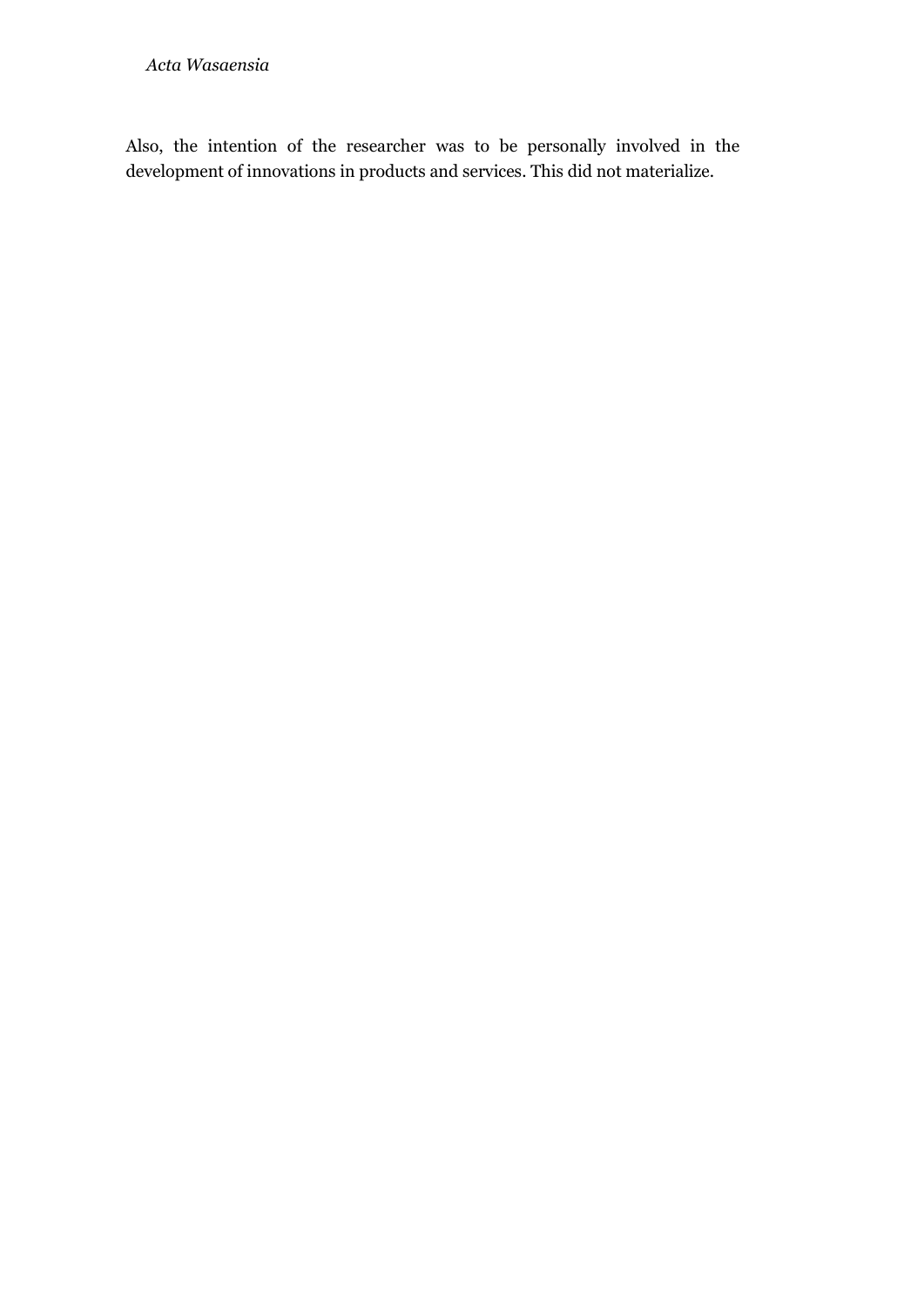## References

Allen, B., Chandrasekaran, D., & Basuroy, S., 2018. Design Crowdsourcing: The Impact on New Product Performance of Sourcing Design Solutions from the "Crowd". Journal of Marketing, 82, 2, pp. 106-123, Business Source Premier, EBSCOhost, viewed 13 May 2018.

Balaji, M., and Roy, S., 2017. Value co-creation with Internet of things technology in the retail industry. Journal of Marketing Management, 33, 1/2, pp. 7-31, Business Source Premier, EBSCOhost, viewed 13 May 2018.

Cova, B. and White, T., 2010. Counter-brand and alter-brand communities: The impact of web 2.0 on tribal marketing approaches. Journal of Marketing Management, 26(3), 256-270.

Chan, K.W. and Li, S.Y., 2010. Understanding consumer-to-consumer interactions in virtual communities: The salience of reciprocity. Journal of Business Research, vol. 63, no. 9/10, pp. 1033.

Colliander, J. and Dahlén, M., 2011. Following the Fashionable Friend: The Power of Social Media - Weighing the Publicity Effectiveness of Blogs versus Online Magazines. Journal of Advertising Research, vol. 51, no. 1, pp. 313.

Hutzschenreuter, T. and Kleindienst, I., 2006. Strategy-process research: what have we learned and what is still to be explored. Journal of Management (32:5), pp. 673-720.

Kerrigan, F. and Graham, G., 2010. Interaction of regional news-media production and consumption through the social space. Journal of Marketing Management, 26(3/4), 302.

Kim, Y., and Slotegraaf, R. J., 2016. Brand-embedded interaction: A dynamic and personalized interaction for co-creation. Marketing Letters, 27(1), 183-193. doi:http://dx.doi.org.proxy.uwasa.fi/10.1007/s11002-015- 9361-2.

Kim, J. W., Choi, J., Qualls, W., and Han, K., 2008. It takes a marketplace community to raise brand commitment: The role of online communities. Journal of Marketing Management, 24(3/4), 409.

Messinger, P. R., Stroulia, E., Lyons, K., Bone, M., Niu, R. H., Smirnov, K. and Perelgut, S., 2009. Virtual worlds - past, present, and future: New directions in social computing. Decision Support Systems (47:3), pp. 204- 228.

Nambisan, P. and Watt, J. H., 2011. Managing customer experiences in online product communities. Journal of Business Research, 64(8), 889.